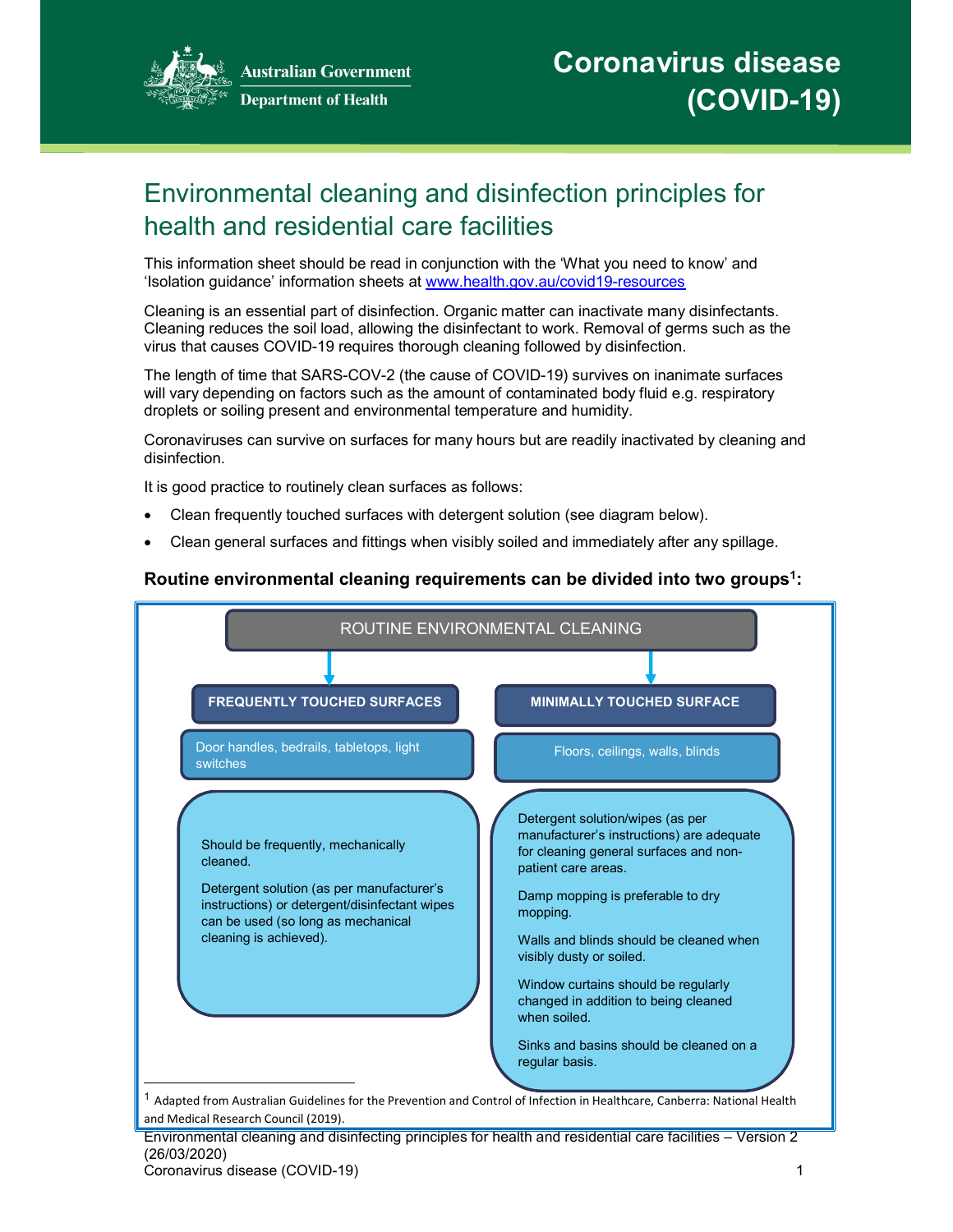## Hand hygiene

Soap and water can be used for hand hygiene at any time and **should** be used when hands are visibly soiled.

Alcohol-based hand rub (sanitiser) can be used if soap and water are not readily accessible, except when hands are visibly soiled.

Cleaning hands regularly also helps to reduce environmental contamination.

## Information for cleaning staff of health and residential care facilities

The risk when cleaning is not the same as the risk when face-to-face with a sick person who may be coughing or sneezing.

- Cleaning staff should be informed to avoid touching their face, especially their mouth, nose, and eyes when cleaning.
- Cleaning staff should wear impermeable disposable gloves and a surgical mask plus eye protection or a face shield while cleaning.
- Cleaners should use alcohol-based hand rub before putting on and after removing gloves.
- Alcohol-based hand rub should also be used before putting on and after removing the surgical mask and eye protection.

The surgical mask and eye protection act as barriers to people inadvertently touching their face with contaminated hands and fingers, whether gloved or not.

- If there is visible contamination with respiratory secretions or other body fluid, the cleaners should wear a full length disposable gown in addition to the surgical mask, eye protection and gloves.
- Advice should be sought from your work health and safety consultants on correct procedures for wearing PPE.

#### Use of disinfection

- The disinfectant used should be one for which the manufacturer claims antiviral activity, meaning it can kill the virus (such as chlorine-based disinfectants, which are commonly used see below).
- Ready-made disinfection products can be used, if available. Diluted bleach or disinfectants listed on the Australian Register of Therapeutic Goods that have virucidal claims can be used.
- If using freshly made bleach solution, follow manufacturer's instructions for appropriate dilution and use (see below for dilution instructions). Note that prediluted bleach solutions lose potency over time and on exposure to sunlight.
- Wipe the area with bleach solution using disposable paper towels or a disposable cloth.
- Dispose of gloves and mask in a leak proof plastic bag.
- Wash hands well using soap and water and dry with disposable paper or single-use cloth towel. If water is unavailable, clean hands with alcohol-based hand rub.

#### Preparation of chlorine-based disinfectant solution

- Chlorine (bleach) can effectively kill viruses but handling it can be hazardous for humans.
- Use a safer alternative, where possible, and always follow manufacturer's instructions.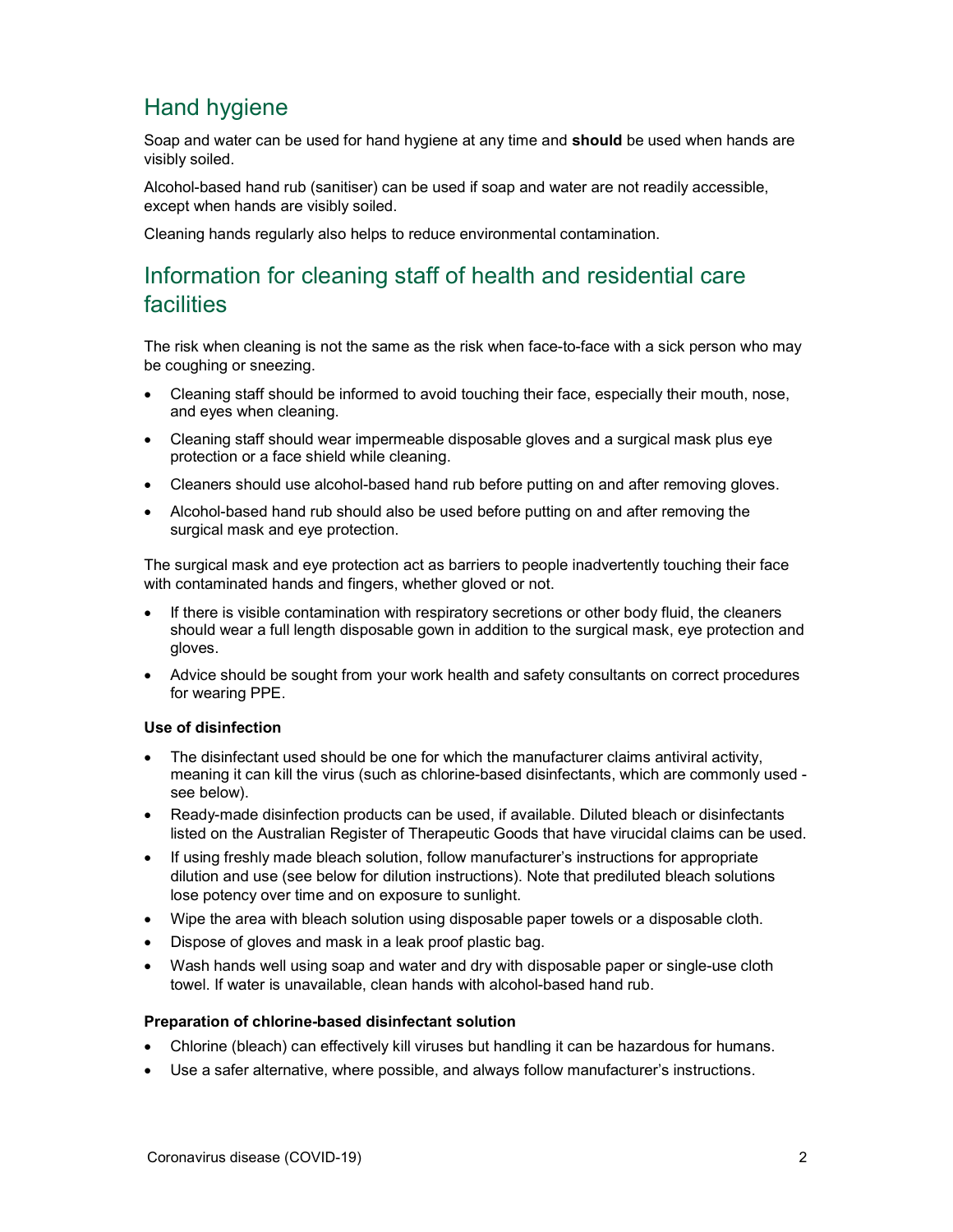- Know when and how to dilute it correctly (e.g. always pour concentrate into the water, never the other way around).
- Work in a well ventilated area and wear personal protective equipment (see below).
- DO NOT use with any other products (e.g. toilet bowl cleaners, acids including vinegar or anything containing ammonia).

When preparing bleach solutions, observe the following:

- Gloves should be worn when handling and preparing bleach solutions.
- Appropriate protective eye wear should be worn in case of splashing.
- Bleach solution should be:
	- **made up daily.**
	- used mainly on hard, non-porous surfaces (it can damage textiles and metals).
- Sufficient time is required to kill the virus; follow manufacturer's instructions.

Household bleach comes in a variety of strengths. The concentration of active ingredient hypochlorous acid<sup>2</sup> — can be found on the product label.

#### Table 1. Recipes to achieve a 1000 ppm (0.1%) bleach solution

| Original strength of<br>bleach |                   | Disinfectant recipe |                | Volume in standard 10L<br>bucket |
|--------------------------------|-------------------|---------------------|----------------|----------------------------------|
| $\%$                           | Parts per million | Parts of bleach     | Parts of water |                                  |
| 1                              | 10,000            |                     | 9              | 1000 mL                          |
| 2                              | 20,000            |                     | 19             | 500 mL                           |
| 3                              | 30,000            |                     | 29             | 333 mL                           |
| 4                              | 40,000            |                     | 39             | 250 mL                           |
| 5                              | 50,000            |                     | 49             | 200 mL                           |

<sup>2</sup>Hypochlorous acid (HOCl) is a weak acid formed when chlorine (Cl) dissolves in water and dissociated to hypochlorite (ClO– ) which is the oxidising disinfectant in bleach.

### Communal staff, public and patient support areas

These environments include (but are not limited to), staff dining rooms, cafes, retail outlets, staff meeting rooms and patient transport vehicles.

The risk of transmission of COVID-19 in these settings can be minimised through a good standard of general hygiene. This includes:

- Promoting cough etiquette and respiratory hygiene.
- Routine cleaning of frequently touched hard surfaces with detergent/disinfectant solution/wipe.
- Providing adequate alcohol-based hand rub for staff and consumers to use. Alcohol-based hand rub stations should be available, especially in areas where food is on display and frequent touching of produce occurs.
- Training staff on use of alcohol-based hand rub.

Vehicle air-conditioning should be set to fresh air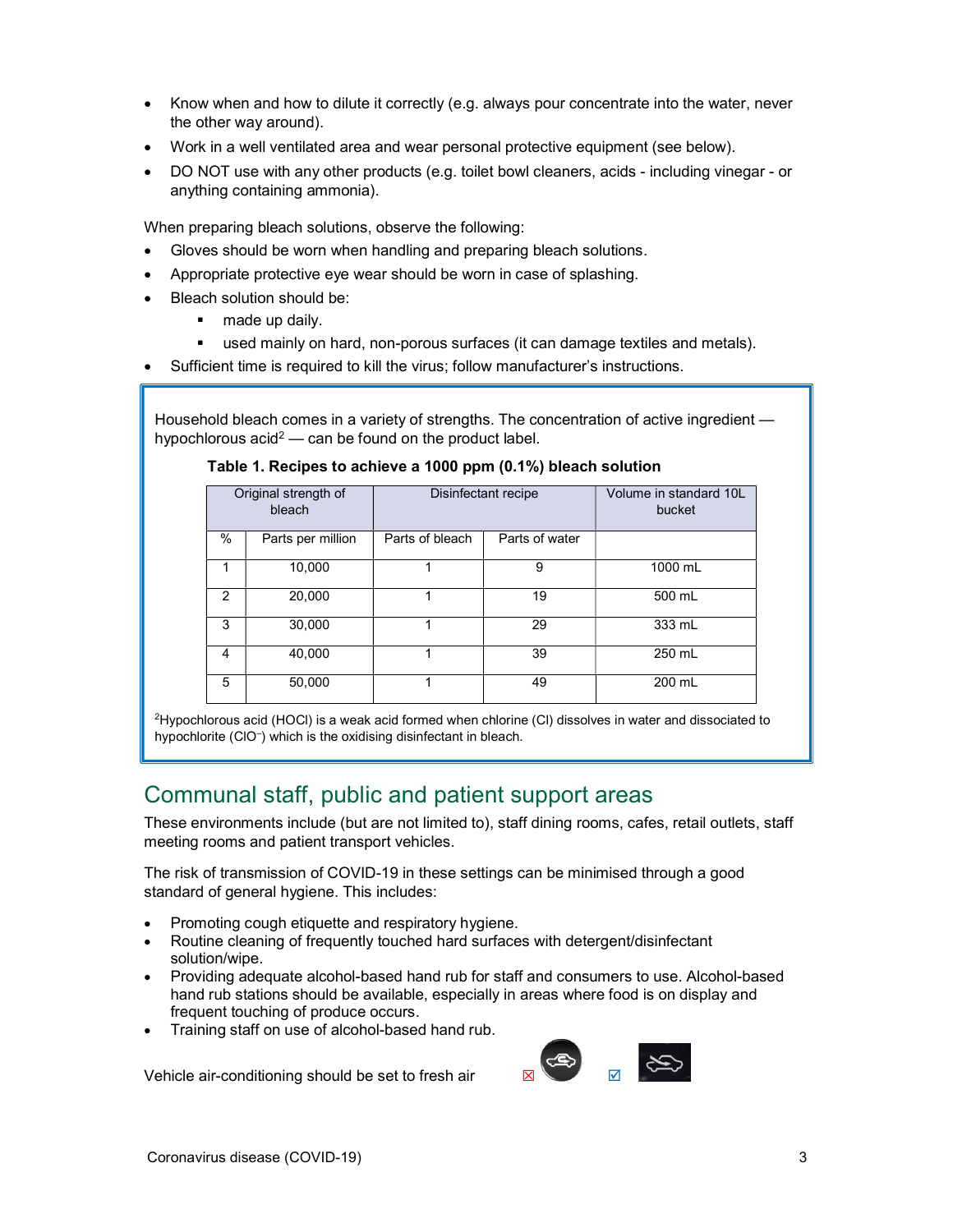## Health care settings

#### Primary and community care

#### Non-patient areas and well residents' rooms and communal areas in RCFs

- Perform routine cleaning of frequently touched surfaces with detergent/disinfectant solution/wipe at least daily or when visibly dirty.
- Floors should be cleaned using a detergent solution.

#### Patient areas

- Clean and disinfect frequently touched surfaces with detergent and disinfectant wipe/solution between each episode of patient care (according to normal infection prevention and control practice).
- Take care to clean/disinfect surfaces in areas that patients have directly in contact with or have been exposed to respiratory droplets.
- Gross contamination of an area following a patient may require a terminal clean (see below).
- Comply with '5 Moments' of hand hygiene'.

#### Inpatient care

- Clean and disinfect frequently touched surfaces with detergent and disinfectant wipe/solution at least daily or more frequently in high intensity (e.g. ICU) or high traffic (e.g. radiology, outpatients) areas.
- Clean and disinfect equipment after each use (as per normal infection prevention and control practice).
- Clean and disinfect surfaces that have been in direct contact with or exposed to respiratory droplets between each patient episode.

#### Rooms of RCF residents who are ill.

- Clean and disinfect frequently touched surfaces with detergent and disinfectant wipe/solution at least daily.
- Clean and disinfect equipment after each use.
- Clean and disinfect surfaces that have been in direct contact with or exposed to respiratory droplets.

### Terminal cleaning

Terminal cleaning is a complete and enhanced cleaning procedure that decontaminates an area following discharge or transfer of a patient with an infectious/communicable disease, or a room in a RCF after a resident has recovered from an infectious illness, sometimes also referred to as an 'infectious clean'. Terminal cleaning requires both thorough cleaning and disinfection for environmental decontamination.

Cleaning should be followed by or combined with a disinfectant process (see 2-step clean and 2 in-1 step clean below).

Ensure room is prepared prior to cleaning, remove medical equipment and patient used items.

- Wear PPE surgical mask, protective eyewear, gloves and gown
- Change bed screens and curtains (including disposable curtains/screens) that are soiled or contaminated
- Damp dust all surfaces, furniture and fittings
- Clean windows, sills and frames
- Clean all surfaces of bed and mattress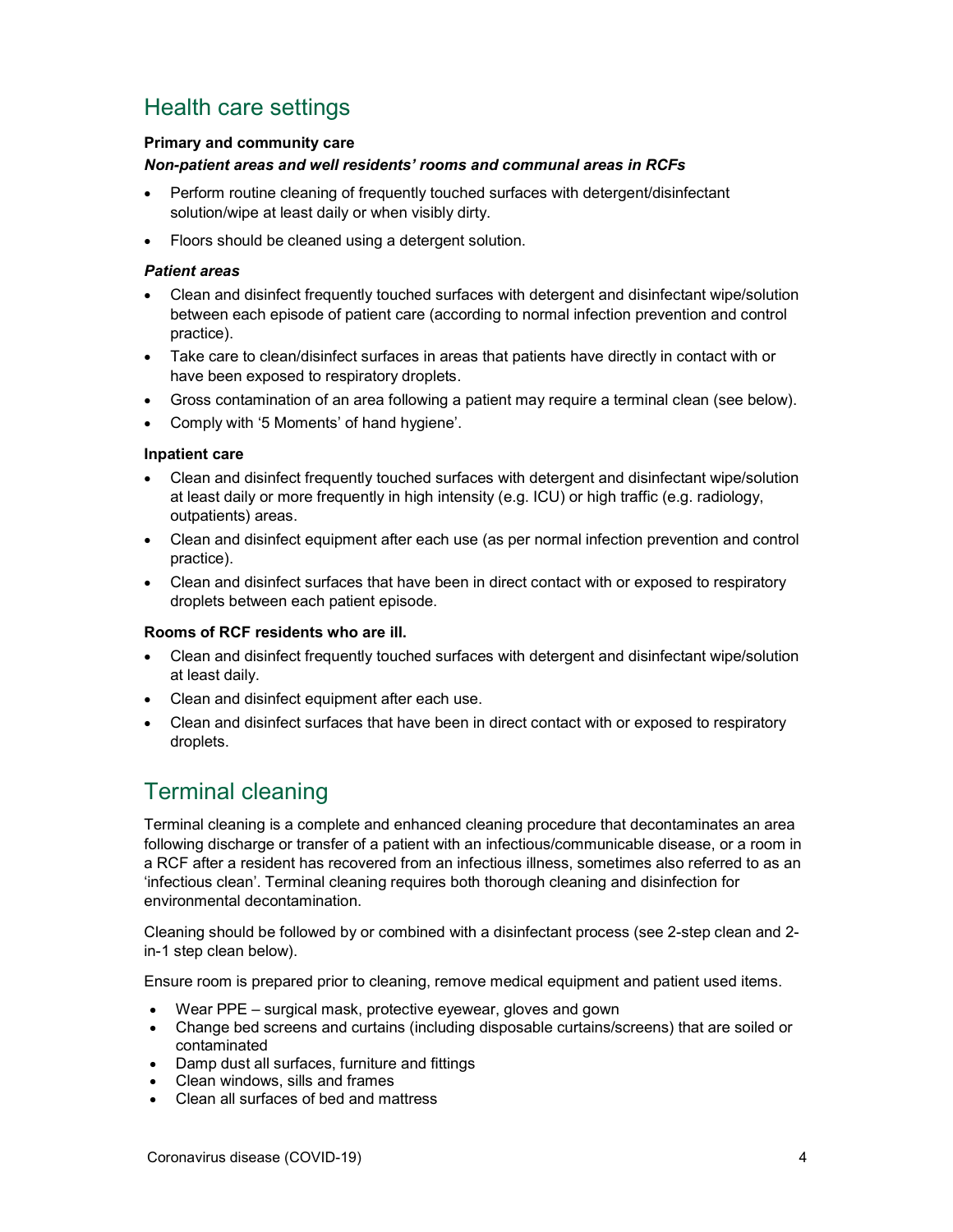- Mop floor
- Remove PPE and perform hand hygiene
- Clean all cleaning equipment and return it to the cleaners' room or storage area, discard any waste
- Perform hand hygiene

#### 2-step clean

Physical cleaning with detergent followed by disinfection with a TGA-listed hospital-grade disinfectant with activity against viruses (according to label/product information) or a chlorinebased product such as sodium hypochlorite.

#### 2-in-1 clean

A physical clean using a combined detergent and TGA-listed hospital-grade disinfectant with activity against viruses (according to label/product information) or a chlorine-based product such as sodium hypochlorite, where indicated for use i.e. a combined detergent/disinfectant wipe or solution.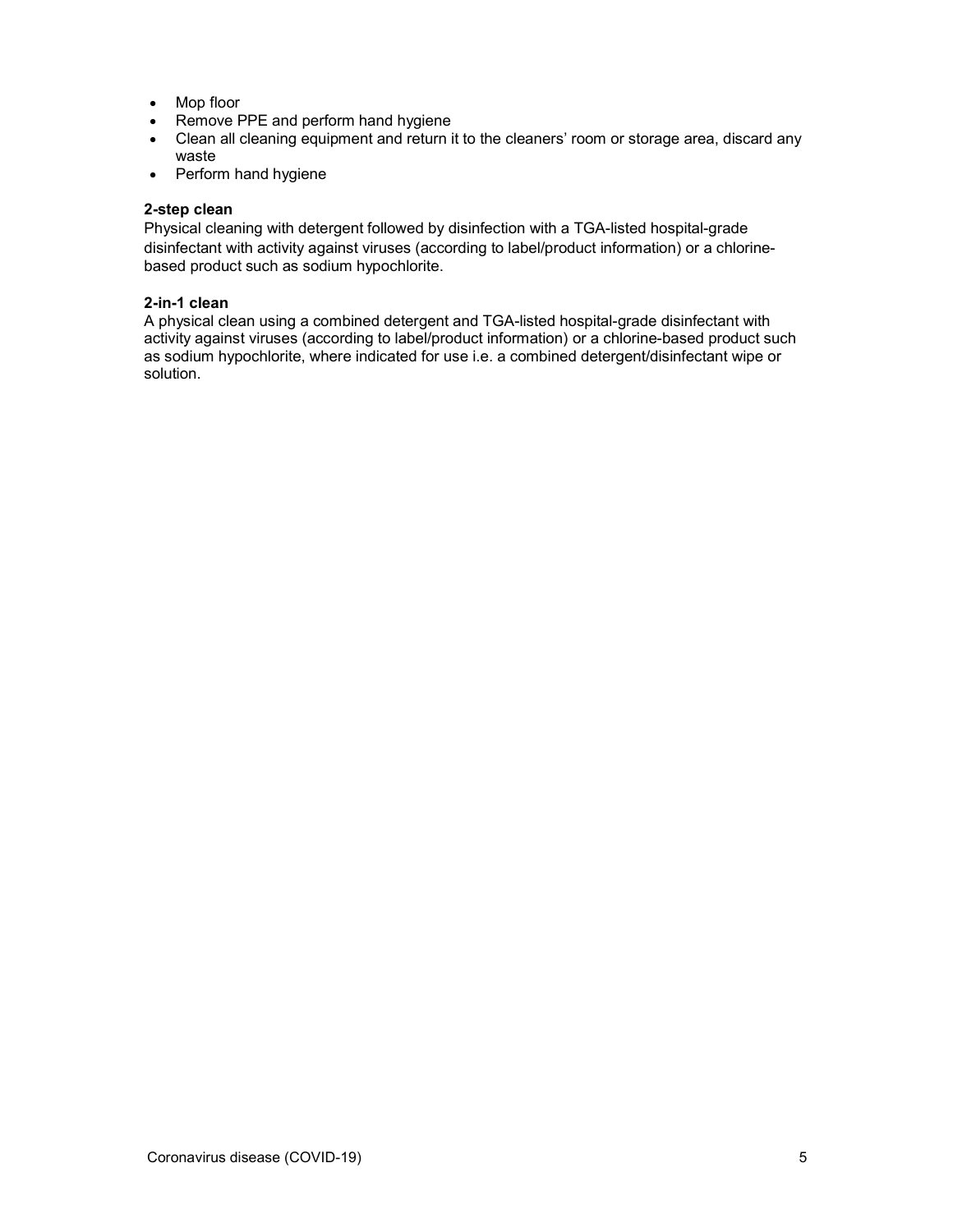## Cleaning and terminal cleaning when managing patients or RCF residents suspected/confirmed with COVID-19 flow chart



NB: Health care settings must comply with use of TGA compliant cleaning and disinfecting products and technologies